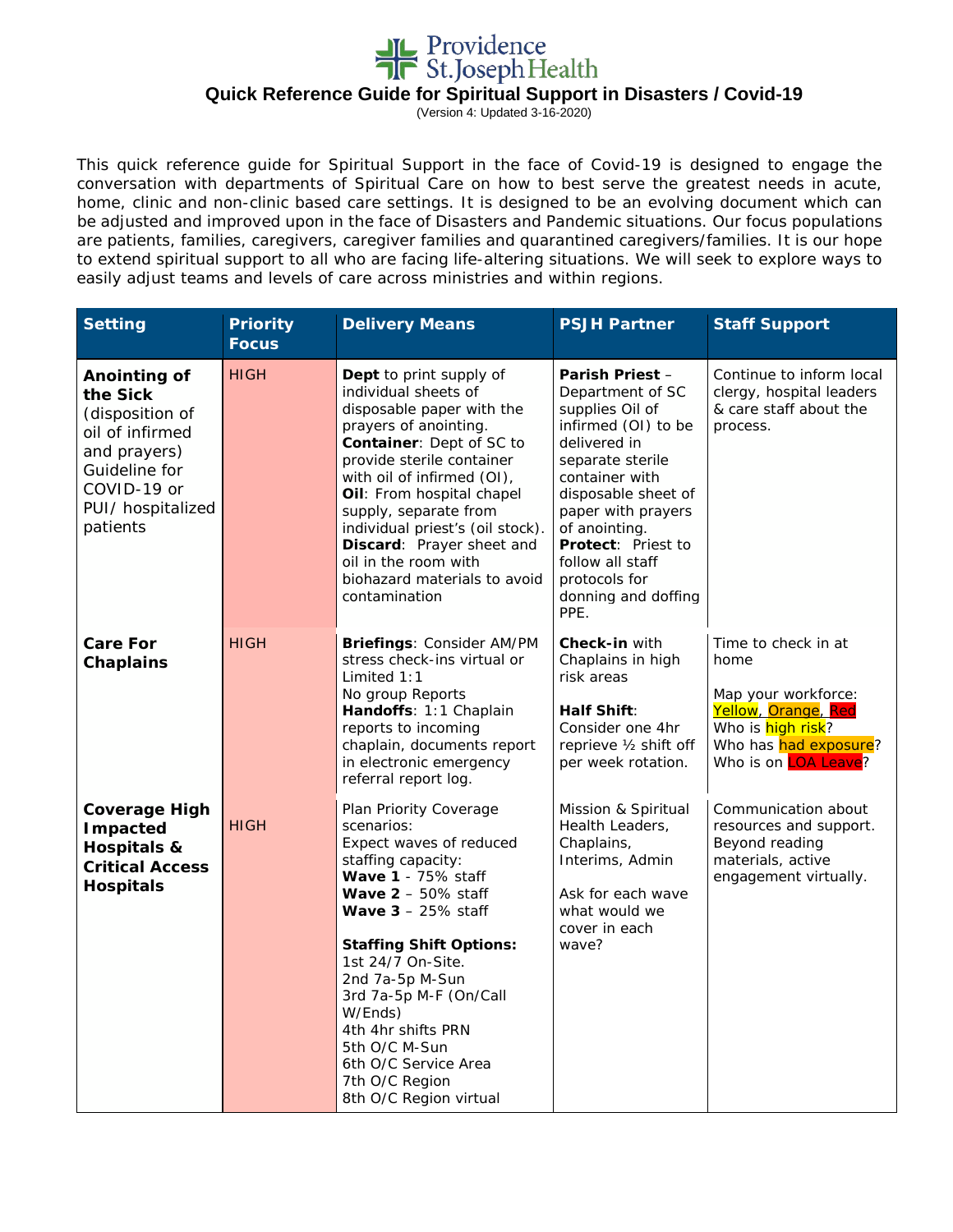

(Version 4: Updated 3-16-2020)

| <b>Setting</b>                                                            | <b>Priority</b><br><b>Focus</b> | <b>Delivery Means</b>                                                                                                                                                                                                                                                    | <b>PSJH Partner</b>                                                                                                                                                                                                  | <b>Staff Support</b>                                                                                                                                                                                              |
|---------------------------------------------------------------------------|---------------------------------|--------------------------------------------------------------------------------------------------------------------------------------------------------------------------------------------------------------------------------------------------------------------------|----------------------------------------------------------------------------------------------------------------------------------------------------------------------------------------------------------------------|-------------------------------------------------------------------------------------------------------------------------------------------------------------------------------------------------------------------|
| <b>Visitor Ban</b><br><b>Exceptions</b>                                   | <b>HIGH</b>                     | Essential Spiritual Health<br>providers are involved in<br>implementation of<br><b>Exceptions should</b><br>consider:<br>End of Life, Pediatrics,<br>Maternity, and Life-<br>threatening surgery,<br>Extreme Hardship cases                                              | Administration,<br>Security, Nursing,<br>Spiritual Care,<br>Infection Control,<br>DOH & Civil<br>authorities<br>Leadership-<br>Identified clear<br>decision-maker                                                    | Team support in the<br>face of recovering from<br>exclusions, chaplains<br>support and leadership<br>partners                                                                                                     |
| Care of the<br>Dead                                                       | <b>HIGH</b>                     | <b>Mass Fatalities</b><br>Morgue Capacity<br>Social Isolation & Funerals<br><b>Alternative Measures</b><br>Funeral Home fears<br><b>Ritual Modifications:</b><br>Disaster related exceptions<br>for faiths with a traditional<br>24 hour burial rule. (Islam,<br>Jewish) | <b>Funeral Homes</b><br>Medical Examiner/<br>Coroner/DOH,<br><b>Disaster Mortuary</b><br>teams, D-Mort,<br>World Health Org.<br><b>Red Cross</b><br>Kenyon<br>International<br>company-disaster<br>recovery services | Significant support will<br>be essential for<br>caregivers, families and<br>ancillary teams.                                                                                                                      |
|                                                                           |                                 |                                                                                                                                                                                                                                                                          |                                                                                                                                                                                                                      |                                                                                                                                                                                                                   |
| <b>Chaplains are</b><br>Tier 1<br><b>Providers for</b><br>high risk areas | <b>HIGH</b>                     | In-person / virtual, Staff<br>support, including virtual<br>communications IPads,<br>Phones etc.                                                                                                                                                                         | This includes staff<br>chaplains, CPE<br>residents.                                                                                                                                                                  | Depts will ensure staff<br>chaplains are included.<br>SC leader may adjust<br>priority of in-house staff<br>& seek to utilize<br>alternative virtual<br>methods for<br>communication with pts<br>and for families |
| Critical Care /<br>E.D.                                                   | <b>HIGH</b>                     | In Person, PPD/PPE or<br>Virtual if available                                                                                                                                                                                                                            | Admin, Safety<br>Huddles, EPIC                                                                                                                                                                                       | Check-In Every shift                                                                                                                                                                                              |
| Quarantined<br>General<br><b>Medical units</b>                            | <b>HIGH</b>                     | Virtual Spiritual, Remote,<br>Phone, Skype, and Family<br>linking                                                                                                                                                                                                        | Safety Huddle,<br><b>EPIC</b> referral                                                                                                                                                                               | Rounding Daily Staff<br>need will be high with<br>changing restrictions.                                                                                                                                          |
| Quarantined<br>Caregivers                                                 | <b>HIGH</b>                     | Virtual Spiritual Tele, Phone                                                                                                                                                                                                                                            | Caregiver Health,<br>Quality, HR                                                                                                                                                                                     | Initial, plus 2x in 14<br>days, unless Positive                                                                                                                                                                   |
| <b>Family Support</b><br><b>Death</b>                                     | <b>HIGH</b>                     | Virtual, Phone, Facilitating<br>farewell, parting rituals<br>virtually                                                                                                                                                                                                   | Nursing,<br>Hospitalists, Epic<br>referrals,<br>direct/indirect<br>referrals                                                                                                                                         | Anticipating staff<br>distress with inability to<br>say goodbye. Passage<br>Quilts                                                                                                                                |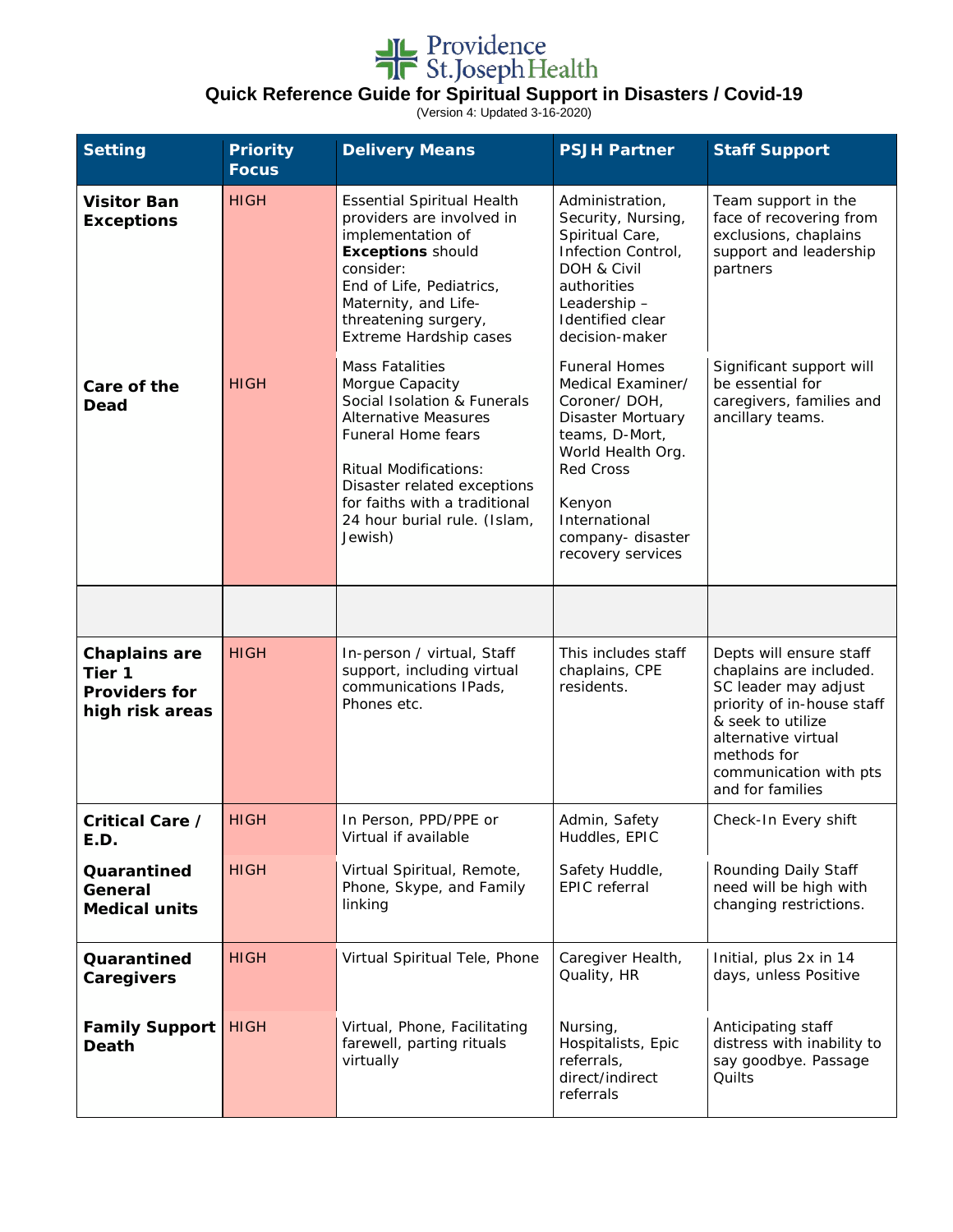

(Version 4: Updated 3-16-2020)

| <b>Setting</b>                                   | <b>Priority</b><br><b>Focus</b> | <b>Delivery Means</b>                                                                                                                                       | <b>PSJH Partner</b>                                                                                | <b>Staff Support</b>                                                                   |
|--------------------------------------------------|---------------------------------|-------------------------------------------------------------------------------------------------------------------------------------------------------------|----------------------------------------------------------------------------------------------------|----------------------------------------------------------------------------------------|
| <b>Family Support</b><br>w/ Pt. in<br>Quarantine | Medium                          | Hospital Visitor restrictions &<br>Exceptions will raise issues<br>to navigate at EOL, Peds,<br>OB, (Virtual Options) adults<br>vs children. Parents needs. | Pts, Nursing,<br>Medical Staff, self-<br>referrals.<br>Grief resources for<br>adults and children. | Staff distress, Pt<br>abandonment fears<br>rituals of release,<br>homecoming.          |
| <b>Care for</b><br>Caregivers                    | <b>HIGH</b>                     | Ensure support is available<br>to caregivers impacted by<br>COVID-19.                                                                                       | Partner with Dept<br>leaders, HR, &<br>others supporting<br>caregivers                             | Caregiver Assistance<br>Program<br>Spiritual Care<br>CISM - Support<br>Peer to Peer    |
| Home &<br>Community<br>Care                      | Medium                          | Virtual, Phone                                                                                                                                              | IDT, Hospice<br>Coordinators,<br>Leaders, EP                                                       | Team IDT and Support<br>in lower standards of<br>care.                                 |
| <b>Hospice</b>                                   | <b>HIGH</b>                     | Virtual, Phone, In-Person,<br>Family included                                                                                                               | IDT, Hospice<br>MSWs, RNs, EP                                                                      | Staff Distress, Debrief,<br>Rescue vs Recovery                                         |
| <b>ElderPlace</b>                                | <b>HIGH</b>                     | All                                                                                                                                                         | EPIC referrals,<br>Nursing, MSW's<br>chaplains                                                     | Staff distress, burdened<br>by prolonged exposure<br>and risk/fear impact of<br>family |
| <b>Palliative Care</b>                           | <b>HIGH</b>                     | Acute, In-Person                                                                                                                                            | <b>Team Family</b><br>Conferences, EPIC,<br>referral                                               | Team Standard of Care<br>compromised / limited                                         |
| PMG/Clinical<br>Programs                         | Medium/Low                      | Clinics, Phone, Staff 60%<br>Pts 40%                                                                                                                        | Epic Referrals, Staff<br>referrals                                                                 | Team futility, resource<br>limitations                                                 |
| Office Parks,<br><b>Office Settings</b>          | Low                             | Office Parks, Virtual, and in-<br>person Command Center<br>support, support staff                                                                           | Shared Services,<br>Admin, referral,<br>Caregiver<br>Assistance Program                            | Remote commuters<br><b>Admin Leaders</b><br><b>Command Staff</b>                       |
| Children's<br>Centers/Sites                      | Med/High                        | In-Person<br>Family support HIGH, if<br>visitor restrictions or ban.                                                                                        | Leaders, Referrals                                                                                 | High need, separation,<br>access, grief                                                |
| <b>ALS Clinics</b><br>(Specialty)                | Low                             | In Person by referral,<br>phone/Virtual primary                                                                                                             | Palliative Care<br>Connections, MH                                                                 | Virtual Support to staff                                                               |
| <b>PMG Clinics</b>                               | Low or By<br>Referral           | Virtual/in-person for<br>complex cases by referral                                                                                                          | Epic Referral, Team<br>Referral                                                                    | Virtual, Phone and in-<br>person all deaths etc,<br>staff debrief.                     |